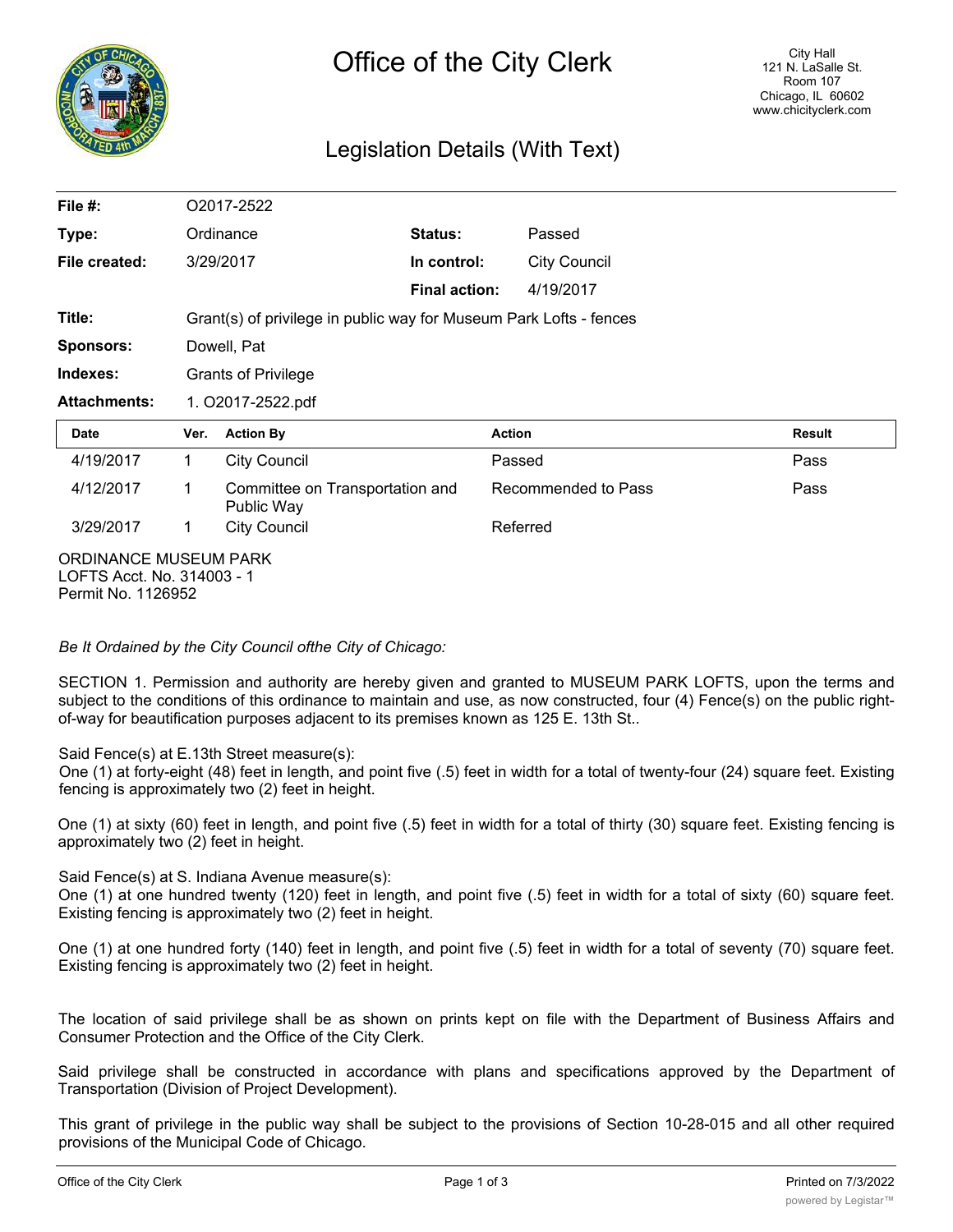## **File #:** O2017-2522, **Version:** 1

The grantee shall pay to the City of Chicago as compensation for the privilege #1126952 herein granted the sum of zero (\$.00) per annum in advance.

A 25% penalty will be added for payments received after due date.

The permit holder agrees to hold the City of Chicago harmless for any damage, relocation or replacement costs associated with damage, relocation or removal of private property caused by the City performing work in the public way.

Pat Dowell 3rd Ward Page 1

Authority herein given and granted for a period of five (5) years from and after 09/08/2016.

(Page 2 of 3)

Department of Business Affairs and Consumer Protection Small Business Center - Public Way Use Unit City Hall - 121 N. LaSalle Street, Room 800 • Chicago. IL 60602 312-74-GOBIZ/312-744-6249 • (312) 744-1944 (TI Y) Imp citjolchicago org/bacp

**03/29/2017**

Alderman Pat Dowell Ward # 03 City of Chicago City Hall. Room 200 121 North LaSalle Street Chicago, Illinois 60602

## **Re: An ordinance to use and maintain a portion of the public right-of-way for four (4) fence(s) for MUSEUM PARK LOFTS, adjacent to the premises known as 125 E. 13th St..**

## **Dear Alderman Pat Dowell:**

The applicant referenced above has requested the use ofthe public right-of-way for fence(s). An ordinance has been prepared by the Department of Business Affairs and Consumer Protection - Small Business Center-Public Way Use Unit for presentation to the City Council. Because this request was made for properties located in your ward, as approved by you as per the attached, I respectfully request that you introduce the attached ordinance at the next City Council meeting.